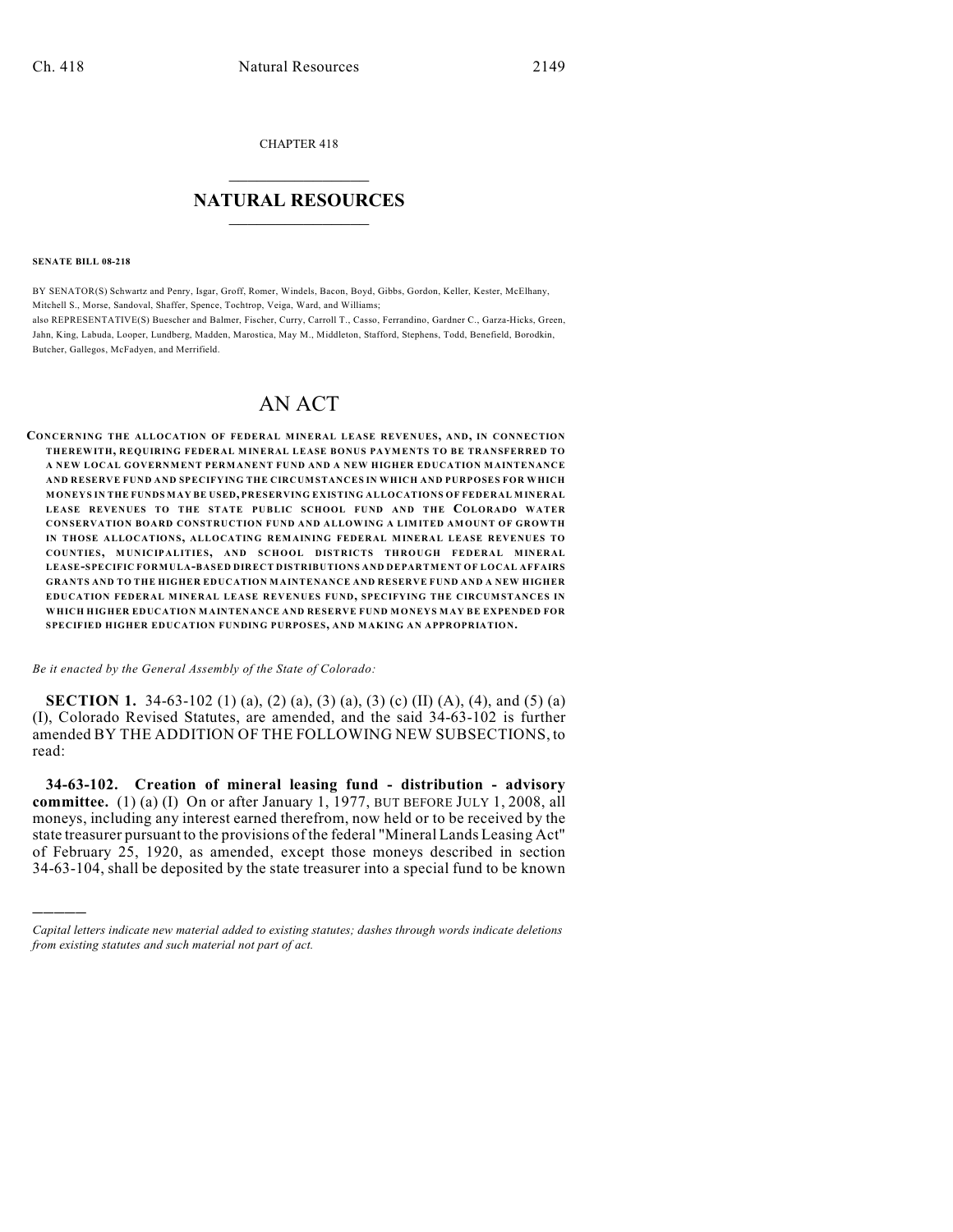as the mineral leasing fund, which is hereby created, for use by state agencies, public schools, and political subdivisions of the state as described in this section for planning, construction, and maintenance of public facilities and for public services.

(II) ON AND AFTER JULY 1, 2008, ALL MONEYS, INCLUDING ANY INTEREST AND INCOME DERIVED THEREFROM, RECEIVED BY THE STATE TREASURER PURSUANT TO THE PROVISIONS OF THE FEDERAL "MINERAL LANDS LEASING ACT" OF FEBRUARY 25, 1920, AS AMENDED, EXCEPT THOSE MONEYS DESCRIBED IN SECTION 34-63-104, SHALL BE DEPOSITED BY THE STATE TREASURER INTO THE MINERAL LEASING FUND FOR USE BY STATE AGENCIES, PUBLIC SCHOOLS, AND POLITICAL SUBDIVISIONS OF THE STATE AS DESCRIBED IN SUBSECTIONS (5.3) AND (5.4) OF THIS SECTION AND FOR TRANSFER TO THE HIGHER EDUCATION FEDERAL MINERAL LEASE REVENUES FUND CREATED IN SECTION 23-19.9-102 (1) (a), C.R.S., THE HIGHER EDUCATION MAINTENANCE AND RESERVE FUND CREATED IN SECTION 23-19.9-102 (2)(a),C.R.S., AND THE LOCAL GOVERNMENT PERMANENT FUND CREATED IN SUB-SUBPARAGRAPH (A) OF SUBPARAGRAPH (I) OF PARAGRAPH (a) OF SUBSECTION (5.3) OF THIS SECTION, AS REQUIRED BY THIS SECTION AND SECTION 23-19.9-102, C.R.S.

(2) (a) Except as otherwise provided in paragraph (b) of this subsection (2), BEFORE JULY 1, 2008, twenty-five percent of all moneys described in paragraph (a) of subsection (1) of this section together with any funds for public schools derived from the application of paragraph (b) of subsection (3) of this section shall, upon receipt, be paid into the state public school fund to be used for the support of the public schools of this state.

(3) (a) BEFORE JULY 1, 2008, fifty percent of all moneys described in paragraph (a) of subsection (1) of this section shall be distributed ten working days after receipt of the last monthly payment in each quarter among those respective counties of this state from which the federal leasing money is derived in proportion to the amount of said federal leasing money derived from each of the respective counties for use by said counties for the purposes described in subsection (1) of this section and for use by municipalities and school districts within said counties as provided in paragraph (c) of this subsection (3); except that no distribution under this paragraph (a) to any single county, including the amounts distributed under paragraph (c) of this subsection (3) to municipalities and school districts located therein, shall exceed one million two hundred thousand dollars in any calendar year. Unless the balance paid to the state public school fund pursuant to subparagraph (I) of paragraph (b) of this subsection (3) exceeds ten million seven hundred thousand dollars in a calendar year, distribution above two hundred thousand dollars to any single county pursuant to this paragraph (a) shall not take effect during that calendar year.

(c) (II) (A) Any county may elect to have its distributions OF THE MONEYS DESCRIBED IN PARAGRAPH (a) OF THIS SUBSECTION (3) from the mineral leasing fund made pursuant to this subparagraph (II) by notifying the state treasurer, in writing, of such election. Any election for distribution pursuant to this subparagraph (II) shall be effective until withdrawn by the county but shall be for a minimum of two full calendar years following receipt by the state treasurer of the notice of election from the county. After two full calendar years, a county may withdraw the election for distribution pursuant to this subparagraph (II) and return to distribution pursuant to subparagraph (I) of this paragraph (c) by giving the state treasurer written notice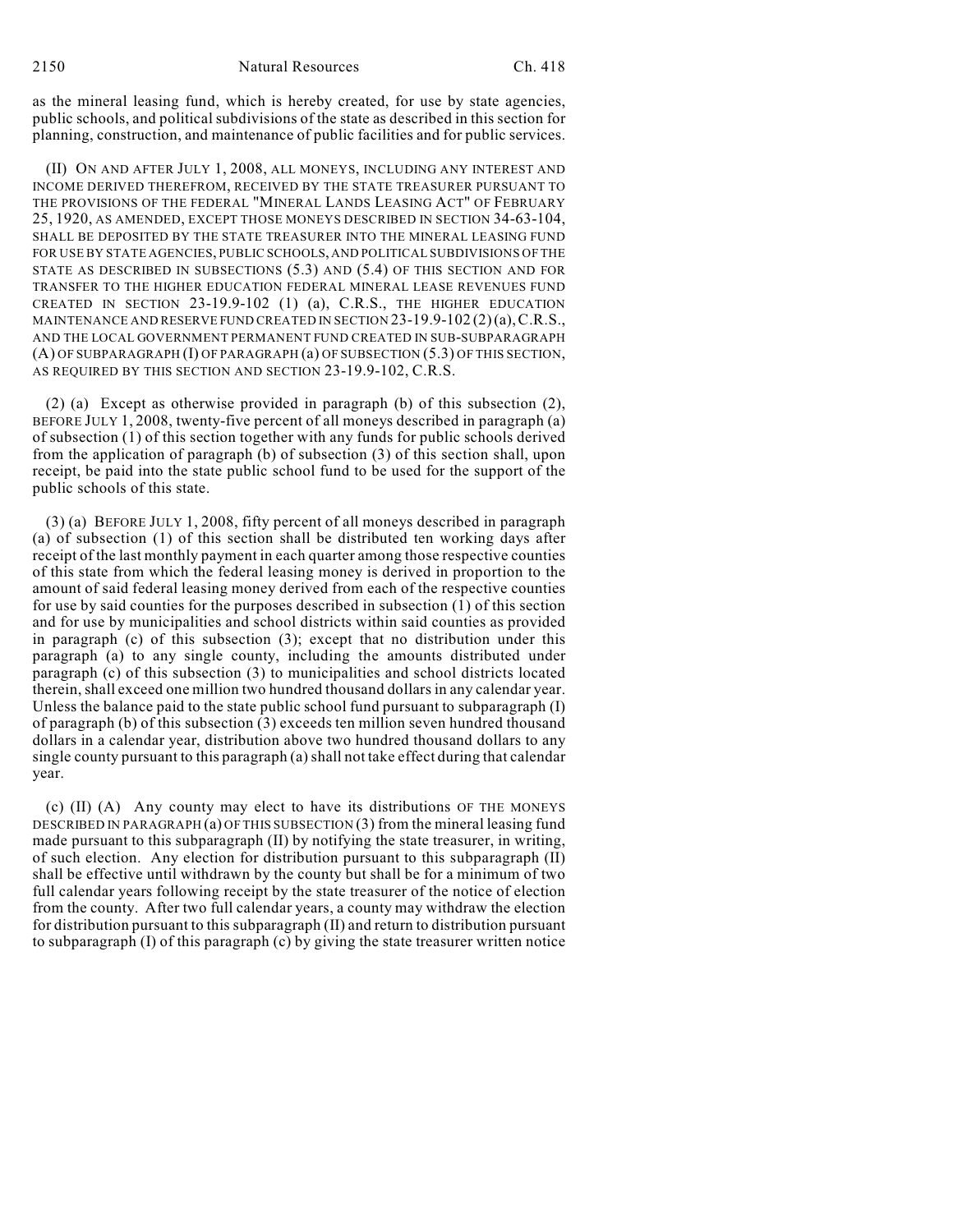#### Ch. 418 Natural Resources 2151

of such withdrawal in addition to any notice required to be given under subparagraph (I) of this paragraph (c). However, during the first calendar year after receiving such notice of withdrawal, the state treasurer shall distribute twenty-five percent of the moneys the county would otherwise receive to the cities within the county, twenty-five percent to the school districts within the county, and transfer the remaining fifty percent to the local government mineral impact fund.

(4) BEFORE JULY 1, 2008, ten percent of all moneys described in paragraph (a) of subsection (1) of this section shall, upon receipt, be paid into the Colorado water conservation board construction fund created by section 37-60-121, C.R.S., for appropriation by the general assembly pursuant to the provisions of section 37-60-122, C.R.S., and for use in accordance with the purposes and priorities described in subsection (1) of this section.

(5) (a) (I) BEFORE JULY 1, 2008, the remaining fifteen percent of all moneys described in paragraph (a) of subsection (1) of this section, any moneys received pursuant to subparagraph (II) of paragraph (b) of subsection (3) of this section, and any moneys received pursuant to subparagraph (II) of paragraph (c) of subsection (3) of this section shall, upon receipt, be paid into the local government mineral impact fund, which is hereby created. BEFORE JULY 1, 2008, the executive director of the department of local affairs shall distribute SAID moneys from such THE fund pursuant to subsection (3) of this section; except that the remainder provided for in this paragraph (a) shall be distributed in accordance with the purposes and priorities described in subsection (1) of this section. Notwithstanding any other provision of this paragraph (a) to the contrary, the executive director shall distribute moneys from such fund to the uranium mill tailings remedial action program fund in accordance with the provisions of section  $39-29-116$  (3), C.R.S. ON AND AFTER JULY 1, 2008, MONEYS SHALL BE PAID INTO THE FUND AS SPECIFIED IN PARAGRAPH (b) OF SUBSECTION (5.4) OF THIS SECTION AND DISTRIBUTED AS SPECIFIED IN PARAGRAPHS (b) AND (c) OF SAID SUBSECTION. Notwithstanding any other provision of this paragraph (a) OR SUBSECTION (5.5) OF THIS SECTION, in the fiscal years commencing July 1, 2006, July 1, 2007, July 1, 2008, July 1, 2009, and July 1, 2010, the executive director of the department of local affairs shall transfer three million two hundred fifty thousand dollars of the moneys in the fund to the state treasurer, who shall credit the moneys to the wildfire preparedness fund created in section 23-31-309 (4), C.R.S.

(5.3) (a) BONUS PAYMENTS CREDITED TO THE MINERAL LEASING FUND CREATED IN SUBPARAGRAPH (I) OF PARAGRAPH (a) OF SUBSECTION (1) OF THIS SECTION SHALL BE DISTRIBUTED ON A QUARTERLY BASIS FOR EACH QUARTER COMMENCING ON JULY 1, OCTOBER 1, JANUARY 1, OR APRIL 1 OF ANY STATE FISCAL YEAR AS FOLLOWS:

(I) (A) FIFTY PERCENT OF THE BONUS PAYMENTS SHALL BE TRANSFERRED TO THE LOCAL GOVERNMENT PERMANENT FUND, WHICH IS HEREBY CREATED IN THE STATE TREASURY. INTEREST AND INCOME DERIVED FROM THE DEPOSIT AND INVESTMENT OF MONEYS IN THE LOCAL GOVERNMENT PERMANENT FUND SHALL BE CREDITED TO THE PERMANENT FUND AND SHALL NOT BE TRANSFERRED TO THE GENERAL FUND OR ANY OTHER FUND AT THE END OF ANY FISCAL YEAR. EXCEPT AS OTHERWISE PROVIDED IN SUB-SUBPARAGRAPH (B) OF THIS SUBPARAGRAPH (I), MONEYS IN THE PERMANENT FUND SHALL NOT BE EXPENDED FOR ANY PURPOSE. THE STATE TREASURER MAY INVEST MONEYS IN THE LOCAL GOVERNMENT PERMANENT FUND IN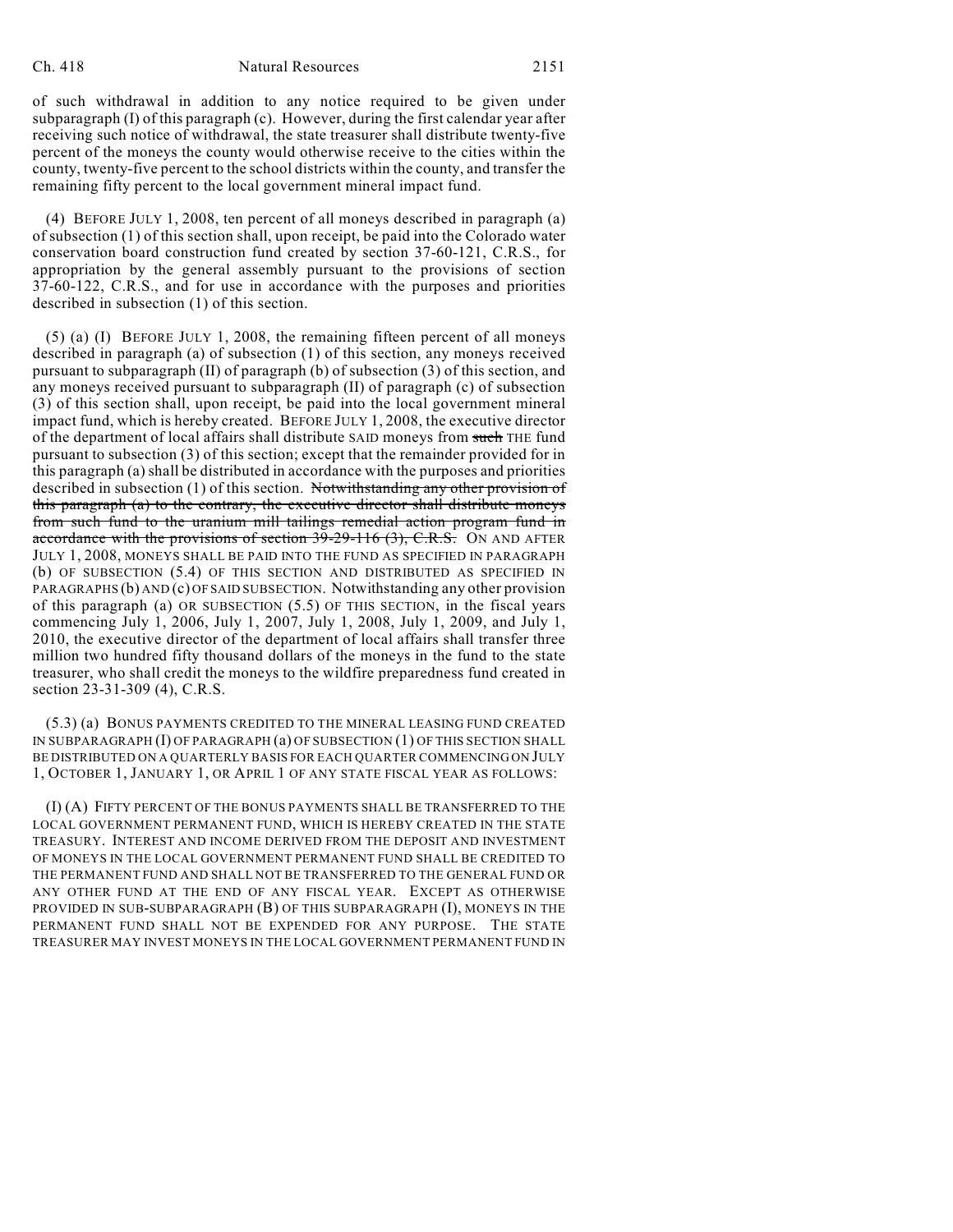ANY INVESTMENT IN WHICH THE BOARD OF TRUSTEES OF THE PUBLIC EMPLOYEES' RETIREMENT ASSOCIATION MAY INVEST THE FUNDS OF THE ASSOCIATION PURSUANT TO SECTION 24-51-206, C.R.S.

(B) IF, BASED ON THE REVENUE ESTIMATE PREPARED BY THE STAFF OF THE LEGISLATIVE COUNCIL IN MARCH OF ANY FISCAL YEAR, IT IS ANTICIPATED THAT THE TOTAL AMOUNT OF MONEYS THAT WILL BE DEPOSITED INTO THE MINERAL LEASING FUND PURSUANT TO SUBPARAGRAPH (II) OF PARAGRAPH (a) OF SUBSECTION (1) OF THIS SECTION DURING THE FISCAL YEAR WILL BE AT LEAST TEN PERCENT LESS THAN THE AMOUNT OF MONEYS SO DEPOSITED DURING THE IMMEDIATELY PRECEDING FISCAL YEAR, THE GENERAL ASSEMBLY MAY APPROPRIATE MONEYS FROM THE LOCAL GOVERNMENT PERMANENT FUND TO THE DEPARTMENT OF LOCAL AFFAIRS FOR THE CURRENT FISCAL YEAR. THE MAXIMUM AMOUNT THAT THE GENERAL ASSEMBLY MAY APPROPRIATE FOR THE CURRENT FISCAL YEAR PURSUANT TO THIS SUB-SUBPARAGRAPH (B) IS AN AMOUNT EQUAL TO THE DIFFERENCE BETWEEN THE TOTAL AMOUNT OF MONEYS CREDITED TO THE LOCAL GOVERNMENT MINERAL IMPACT FUND AND DIRECTLY DISTRIBUTED BY THE EXECUTIVE DIRECTOR OF THE DEPARTMENT PURSUANT TO PARAGRAPH (c) OF SUBSECTION (5.4) OF THIS SECTION DURING THE IMMEDIATELY PRECEDING FISCAL YEAR AND THE ESTIMATED TOTAL AMOUNT OF MONEYS TO BE SO CREDITED AND DISTRIBUTED FOR THE CURRENT FISCAL YEAR. THE EXECUTIVE DIRECTOR OF THE DEPARTMENT SHALL DISTRIBUTE ALL MONEYS APPROPRIATED PURSUANT TO THIS SUB-SUBPARAGRAPH (B) DIRECTLY TO COUNTIES AND MUNICIPALITIES IN COMBINATION WITH AND USING THE METHODOLOGY SET FORTH IN SUBPARAGRAPHS (I) TO (IV) OF PARAGRAPH (c) OF SUBSECTION (5.4) OF THIS SECTION.

(II) FIFTY PERCENT OF THE BONUS PAYMENTS SHALL BE TRANSFERRED TO THE HIGHER EDUCATION MAINTENANCE AND RESERVE FUND CREATED IN SECTION 23-19.9-102 (2) (a), C.R.S.

(b) FOR PURPOSES OF THIS SUBSECTION (5.3), "BONUS PAYMENTS" MEANS THE PORTION OF THE COMPENSATION PAID TO THE FEDERAL GOVERNMENT AS CONSIDERATION FOR THE GRANTING OF A FEDERAL MINERAL LEASE THAT IS PAYABLE REGARDLESS OF THE EXTENT OF USE OF THE MINERAL INTEREST AND IS FIXED AND CERTAIN IN AMOUNT, WHETHER OR NOT PAYABLE IN ONE OR MORE PERIODIC INCREMENTS OVER A FIXED PERIOD, THAT IS SUBSEQUENTLY RECEIVED BY THE STATE TREASURER PURSUANT TO THE PROVISIONS OF THE FEDERAL "MINERAL LANDS LEASING ACT" OF FEBRUARY 20, 1920, AS AMENDED, AND THAT IS NOT COMPRISED OF MONEYS DESCRIBED IN SECTION 34-63-104. "BONUS PAYMENTS" DO NOT INCLUDE ANY COMPENSATION PAID TO THE FEDERAL GOVERNMENT THAT VARIES IN AMOUNT BASED ON THE AMOUNT OF MINERAL PRODUCTION OF THE PAYOR.

(5.4) EXCEPT AS OTHERWISE PROVIDED IN SUBSECTION (5.5) OF THIS SECTION, ON AND AFTER JULY 1, 2008, ALL MONEYS OTHER THAN BONUS PAYMENTS, AS DEFINED IN PARAGRAPH (b) OF SUBSECTION (5.3) OF THIS SECTION, CREDITED TO THE MINERAL LEASING FUND CREATED IN SUBPARAGRAPH (I) OF PARAGRAPH (a) OF SUBSECTION (1) OF THIS SECTION SHALL BE DISTRIBUTED ON A QUARTERLY BASIS FOR QUARTERS BEGINNING ON JULY 1, OCTOBER 1,JANUARY 1, AND APRIL 1 OF EACH STATE FISCAL YEAR AS FOLLOWS:

(a) (I) FOR EACH QUARTER COMMENCING DURING THE 2008-09, 2009-10, AND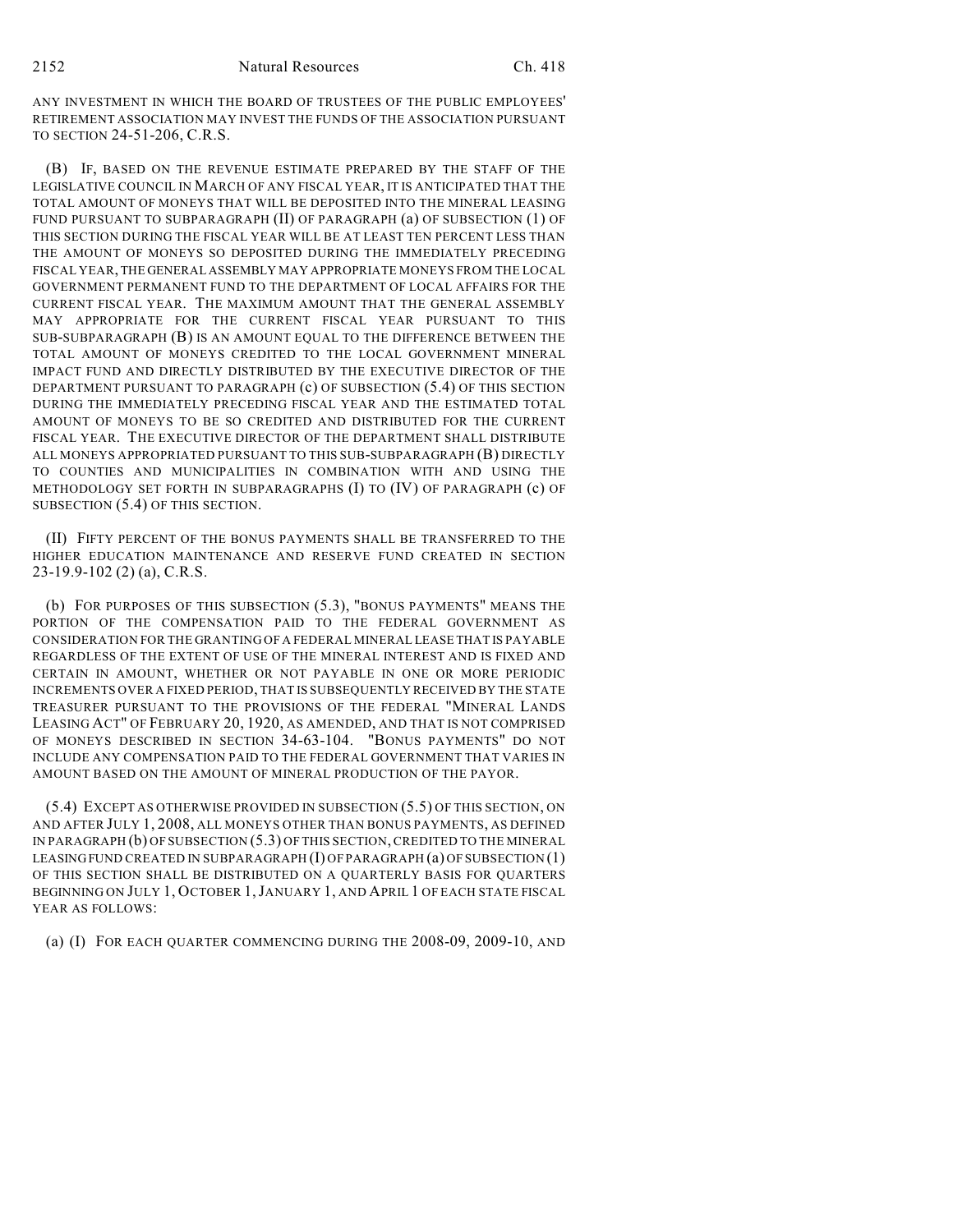#### Ch. 418 Natural Resources 2153

2010-11 FISCAL YEARS, FORTY-EIGHT AND THREE-TENTHS PERCENT OF THE MONEYS SHALL BE TRANSFERRED TO THE STATE PUBLIC SCHOOL FUND TO BE USED FOR THE SUPPORT OF THE PUBLIC SCHOOLS OF THE STATE; EXCEPT THAT THE TOTAL AMOUNT OF MONEYS TRANSFERRED DURING EACH OF SAID FISCAL YEARS SHALL NOT EXCEED SIXTY-FIVE MILLION DOLLARS.

(II) FOR EACH QUARTER COMMENCING DURING THE 2011-12 FISCAL YEAR OR DURING ANY SUCCEEDING FISCAL YEAR, FORTY-EIGHT AND THREE-TENTHS PERCENT OF THE MONEYS SHALL BE PAID INTO THE STATE PUBLIC SCHOOL FUND TO BE USED FOR THE SUPPORT OF THE PUBLIC SCHOOLS OF THE STATE; EXCEPT THAT THE MAXIMUM AMOUNT OF MONEYS TRANSFERRED DURING ANY FISCAL YEAR SHALL NOT EXCEED THE MAXIMUM AMOUNT OF MONEYS ALLOWED TO BE TRANSFERRED DURING THE 2010-11 FISCAL YEAR MULTIPLIED BY ONE HUNDRED FOUR PERCENT PER YEAR FOR EACH SUCCEEDING FISCAL YEAR.

(b) FOR EACH QUARTER COMMENCING DURING THE 2008-09 FISCAL YEAR OR DURING ANY SUCCEEDING FISCAL YEAR, FORTY PERCENT OF THE MONEYS SHALL BE CREDITED TO THE LOCAL GOVERNMENT MINERAL IMPACT FUND. FIFTY PERCENT OF THE MONEYS SO CREDITED SHALL BE DISTRIBUTED BY THE EXECUTIVE DIRECTOR OF THE DEPARTMENT OF LOCAL AFFAIRS IN ACCORDANCE WITH THE PURPOSES AND PRIORITIES DESCRIBED IN SUBSECTION (1) OF THIS SECTION, AND IN DISTRIBUTING SUCH MONEYS THE EXECUTIVE DIRECTOR SHALL GIVE PRIORITY TO THOSE COMMUNITIES MOST DIRECTLY AND SUBSTANTIALLY IMPACTED BY PRODUCTION OF ENERGY RESOURCES ON FEDERAL MINERAL LANDS AND TO GRANT APPLICATIONS THAT:

(I) ARE SUBMITTED JOINTLY BY MULTIPLE LOCAL GOVERNMENTS; OR

(II) SEEK FUNDING FOR A PROJECT THAT IS A MULTI-JURISDICTIONAL PROJECT OR THAT REQUIRES A SUBSTANTIAL AMOUNT OF FUNDING.

(c) THE EXECUTIVE DIRECTOR OF THE DEPARTMENT OF LOCAL AFFAIRS SHALL ANNUALLY DIRECTLY DISTRIBUTE THE REMAINING FIFTY PERCENT OF THE MONEYS CREDITED TO THE LOCAL GOVERNMENT MINERAL IMPACT FUND PURSUANT TO PARAGRAPH (b) OF THIS SUBSECTION (5.4) AND ANY MONEYS APPROPRIATED BY THE GENERAL ASSEMBLY FROM THE LOCAL GOVERNMENT PERMANENT FUND TO THE DEPARTMENT PURSUANT TO SUB-SUBPARAGRAPH (B) OF SUBPARAGRAPH (I) OF PARAGRAPH (a) OF SUBSECTION (5.3) OF THIS SECTION TO COUNTIES AND MUNICIPALITIES AS FOLLOWS:

(I) EXCEPT AS OTHERWISE PROVIDED IN SUBPARAGRAPH (III) OF THIS PARAGRAPH (c), MONEYS SHALL BE ALLOCATED TO COUNTIES FOR EACH FISCAL YEAR BY AUGUST 31 OF THE FOLLOWING FISCAL YEAR AMONG THOSE RESPECTIVE COUNTIES OF THE STATE FROM WHICH THE MONEYS ARE DERIVED BASED UPON THE FOLLOWING FACTORS:

(A) THE PROPORTION OF THE TOTAL AMOUNT OF MONEYS CREDITED TO THE MINERAL LEASING FUND THAT IS DERIVED FROM EACH OF THE RESPECTIVE COUNTIES; AND

(B) ON THE BASIS OF THE REPORT REQUIRED BY SECTION 39-29-110 (1) (d),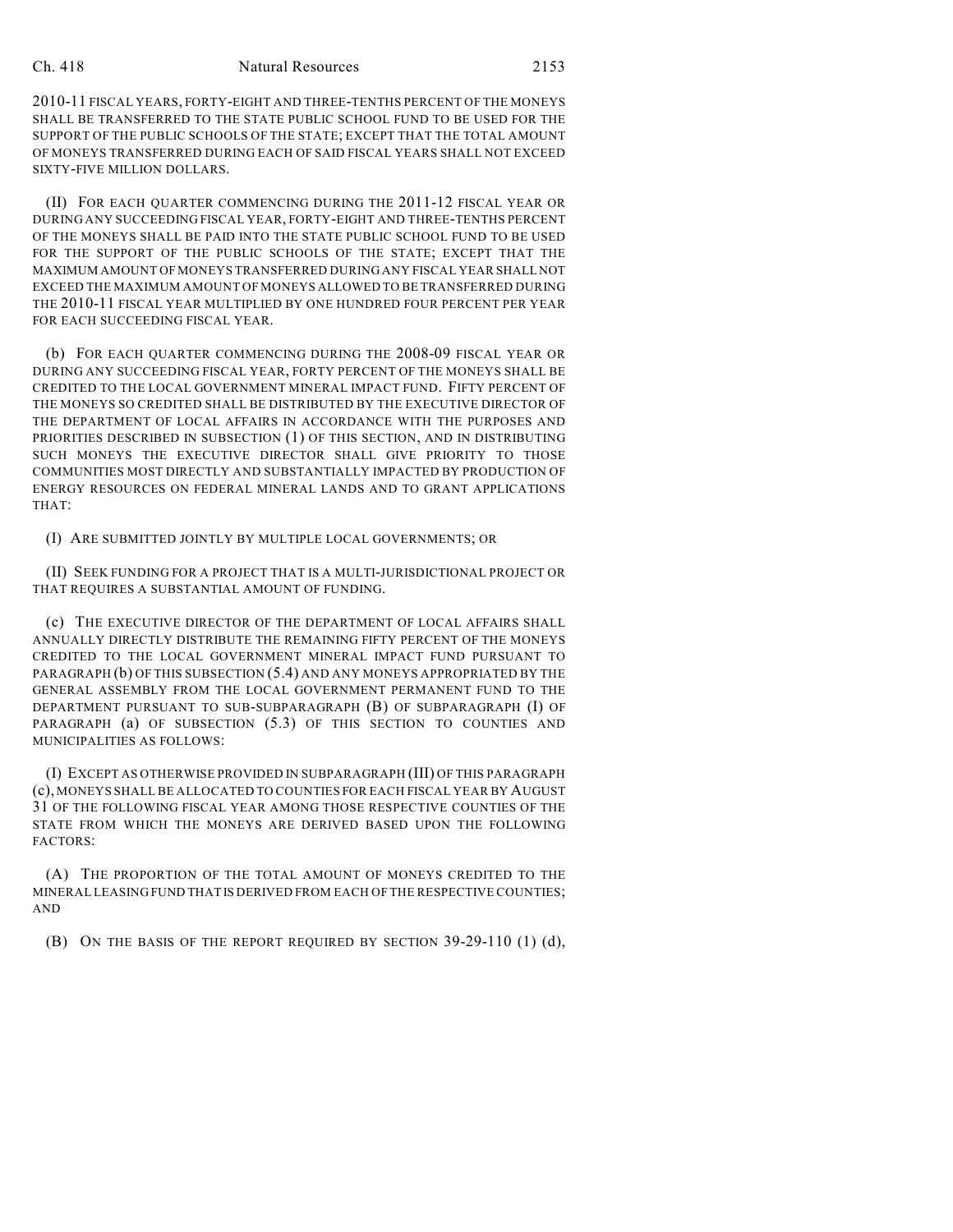C.R.S., THE PROPORTION OF EMPLOYEES OF MINES OR RELATED FACILITIES OR CRUDE OIL, NATURAL GAS, OR OIL AND GAS OPERATIONS WHO RESIDE IN A COUNTY TO THE TOTAL NUMBER OF EMPLOYEES OF MINES AND RELATED FACILITIES OR CRUDE OIL, NATURAL GAS, OR OIL AND GAS OPERATIONS WHO RESIDE IN THE STATE.

(II) EXCEPT AS OTHERWISE SPECIFIED IN SUBPARAGRAPH (IV) OF THIS PARAGRAPH (c), THE MONEYS ALLOCATED TO EACH COUNTY PURSUANT TO SUBPARAGRAPH (I) OF THIS PARAGRAPH (c) SHALL BE FURTHER DISTRIBUTED TO THE COUNTY AND TO EACH MUNICIPALITY WITHIN THE COUNTY BASED UPON THE FOLLOWING FACTORS:

(A) THE PROPORTION OF EMPLOYEES REPORTED AS RESIDENTS PURSUANT TO SECTION 39-29-110 (1) (d), C.R.S., IN THE COUNTY'S UNINCORPORATED AREA OR IN ANY MUNICIPALITY WITHIN THE COUNTY TO THE TOTAL NUMBER OF EMPLOYEES REPORTED AS RESIDENTS IN THE COUNTY AS A WHOLE PURSUANT TO SAID SECTION;

(B) THE PROPORTION OF THE POPULATION IN ANY SUCH COUNTY'S UNINCORPORATED AREA OR IN ANY SUCH MUNICIPALITY WITHIN THE COUNTY TO THE TOTAL POPULATION IN THE COUNTY, AS SUCH POPULATION IS REPORTED IN THE MOST RECENTLY PUBLISHED POPULATION ESTIMATE FROM THE STATE DEMOGRAPHER APPOINTED BY THE EXECUTIVE DIRECTOR OF THE DEPARTMENT OF LOCAL AFFAIRS; AND

(C) THE PROPORTION OF ROAD MILES IN ANY SUCH COUNTY'S UNINCORPORATED AREA OR IN ANY SUCH MUNICIPALITY WITHIN THE COUNTY TO THE TOTAL ROAD MILES IN THE COUNTY, AS SUCH MILES ARE CERTIFIED BY THE DEPARTMENT OF TRANSPORTATION TO THE STATE TREASURER PURSUANT TO SECTIONS 43-4-207 (2) (d) AND 43-4-208 (3), C.R.S.

(III) WITH RESPECT TO THE DISTRIBUTION MADE PURSUANT TO SUBPARAGRAPH (I) OF THIS PARAGRAPH (c), THE EXECUTIVE DIRECTOR OF THE DEPARTMENT OF LOCAL AFFAIRS SHALL ESTABLISH GUIDELINES THAT SET FORTH THE WEIGHT THAT EACH OF THE FACTORS IN SUB-SUBPARAGRAPHS (A) AND (B) OF SUBPARAGRAPH (I) OF THIS PARAGRAPH (c) SHALL BE GIVEN, SUBJECT TO THE LIMITATION THAT THE FACTOR DESCRIBED IN SAID SUB-SUBPARAGRAPH (B) SHALL NOT BE WEIGHTED MORE THAN THIRTY-FIVE PERCENT. IN ESTABLISHING THE GUIDELINES, THE EXECUTIVE DIRECTOR SHALL WEIGH THE FACTORS IN A MANNER THAT MOST ACCURATELY ESTIMATES THE ABSOLUTE AND RELATIVE IMPACTS OF PRODUCTION OF ENERGY RESOURCES ON FEDERAL MINERAL LANDS FOR EACH IMPACTED COUNTY SO THAT THE COUNTIES MOST SUBSTANTIALLY AND DIRECTLY IMPACTED BY SUCH PRODUCTION EACH RECEIVE A SUFFICIENT ALLOCATION AND NO COUNTY RECEIVES AN EXCESSIVE ALLOCATION.

(IV) WITH RESPECT TO THE DISTRIBUTION MADE PURSUANT TO SUBPARAGRAPH (II) OF THIS PARAGRAPH (c), THE EXECUTIVE DIRECTOR OF THE DEPARTMENT OF LOCAL AFFAIRS, IN CONSULTATION WITH THE ENERGY IMPACT ASSISTANCE ADVISORY COMMITTEE ESTABLISHED PURSUANT TO SUBPARAGRAPH (I) OF PARAGRAPH (b) OF SUBSECTION (5) OF THIS SECTION, SHALL ESTABLISH GUIDELINES THAT SET FORTH THE WEIGHT THAT EACH OF THE FACTORS IN SUB-SUBPARAGRAPHS (A) TO (C) OF SUBPARAGRAPH (II) OF THIS PARAGRAPH (c) SHALL BE GIVEN. IN ESTABLISHING THE GUIDELINES, THE EXECUTIVE DIRECTOR AND THE COMMITTEE SHALL WEIGH THE FACTORS IN A MANNER THAT MOST ACCURATELY ESTIMATES THE ABSOLUTE AND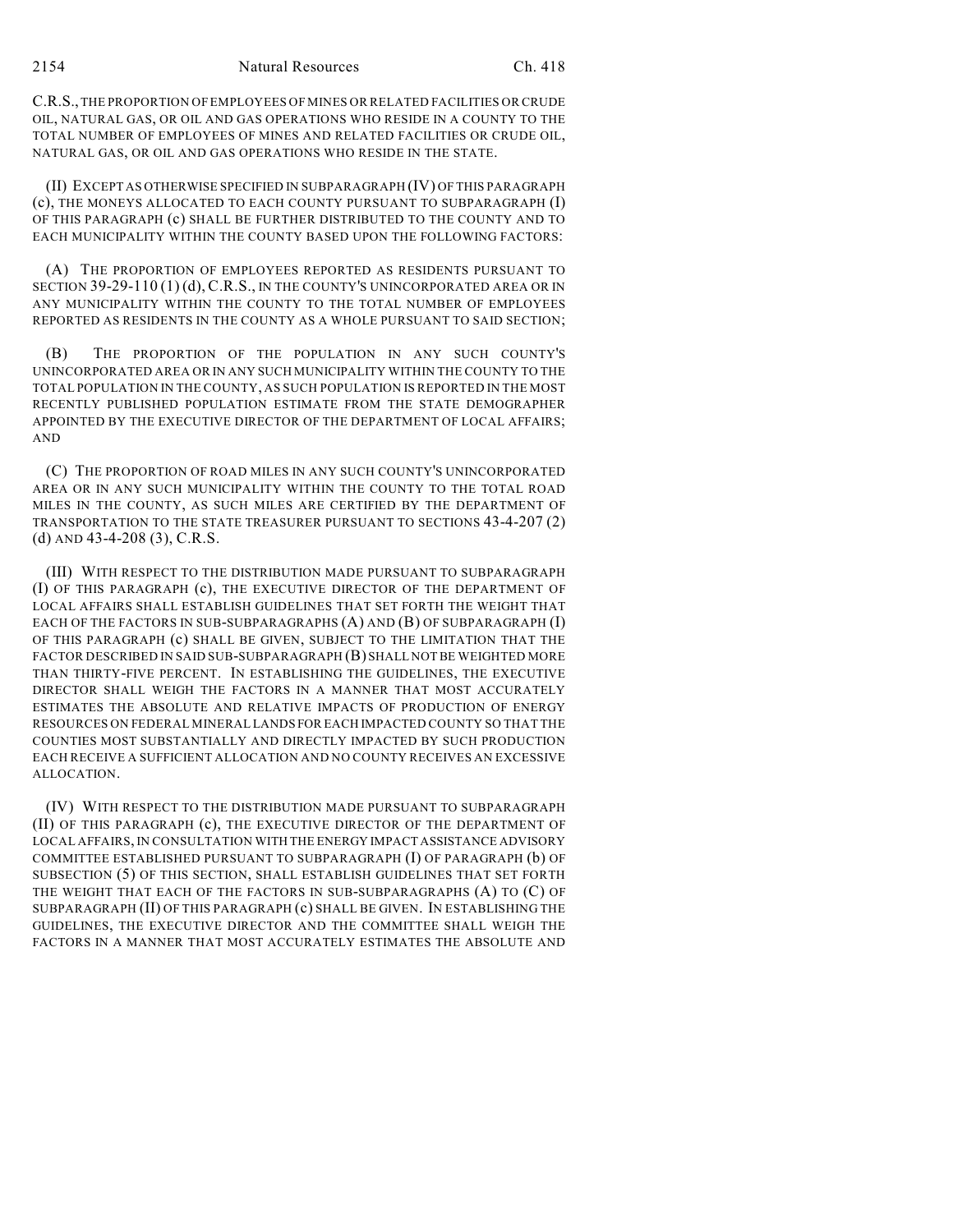#### Ch. 418 Natural Resources 2155

RELATIVE IMPACTS OF PRODUCTION OF ENERGY RESOURCES ON FEDERAL MINERAL LANDS FOR EACH IMPACTED COUNTY AND MUNICIPALITY SO THAT THE COUNTIES AND MUNICIPALITIES MOST SUBSTANTIALLY AND DIRECTLY IMPACTED BY SUCH PRODUCTION EACH RECEIVE A SUFFICIENT ALLOCATION AND NO COUNTY OR MUNICIPALITY RECEIVES AN EXCESSIVE ALLOCATION. THESE GUIDELINES SHALL APPLY UNIFORMLY ACROSS THE STATE; EXCEPT THAT THE EXECUTIVE DIRECTOR MAY:

(A) ACCEPT A MEMORANDUM OF UNDERSTANDING FROM A COUNTY AND ALL MUNICIPALITIES CONTAINED THEREIN THAT ESTABLISHES AN ALTERNATIVE DISTRIBUTION THAT SHALL BE EFFECTIVE WITHIN THE COUNTY; AND

(B) AFTER CONSULTATION WITH THE ENERGY IMPACT ASSISTANCE ADVISORY COMMITTEE, VARY THE WEIGHT THAT EACH OF THE FACTORS IN SUB-SUBPARAGRAPHS (A) TO (C) OF SUBPARAGRAPH (II) OF THIS PARAGRAPH (c) RECEIVES IN AN INDIVIDUAL COUNTY IN ORDER TO MORE FAIRLY DISTRIBUTE THE GROSS RECEIPTS AMONG THE COUNTY AND ALL MUNICIPALITIES CONTAINED THEREIN.

(d) (I) FOR EACH QUARTER COMMENCING DURING THE 2008-09 FISCAL YEAR, TEN PERCENT OF THE MONEYS SHALL BE PAID INTO THE COLORADO WATER CONSERVATION BOARD CONSTRUCTION FUND CREATED IN SECTION 37-60-121 (1), C.R.S., FOR APPROPRIATION BY THE GENERAL ASSEMBLY PURSUANT TO THE PROVISIONS OF SECTION 37-60-122,C.R.S., AND FOR USE IN ACCORDANCE WITH THE PURPOSES AND PRIORITIES DESCRIBED IN SUBSECTION (1) OF THIS SECTION; EXCEPT THAT THE MAXIMUM AMOUNT OF MONEYS TRANSFERRED DURING THE 2008-09 FISCAL YEAR SHALL NOT EXCEED FOURTEEN MILLION DOLLARS.

(II) FOR EACH QUARTER COMMENCING DURING THE 2009-10 FISCAL YEAR OR DURING ANY SUCCEEDING FISCAL YEAR, AN AMOUNT EQUAL TO TEN PERCENT OF THE MONEYS SHALL BE PAID INTO THE COLORADO WATER CONSERVATION BOARD CONSTRUCTION FUND CREATED IN SECTION 37-60-121 (1), C.R.S., FOR APPROPRIATION BY THE GENERAL ASSEMBLY PURSUANT TO THE PROVISIONS OF SECTION 37-60-122,C.R.S., AND FOR USE IN ACCORDANCE WITH THE PURPOSES AND PRIORITIES DESCRIBED IN SUBSECTION (1) OF THIS SECTION; EXCEPT THAT THE MAXIMUM AMOUNT OF MONEYS TRANSFERRED DURING A SINGLE FISCAL YEAR SHALL NOT EXCEED THE MAXIMUM AMOUNT OF MONEYS ALLOWED TO BE TRANSFERRED DURING THE 2008-09 FISCAL YEAR MULTIPLIED BY ONE HUNDRED FOUR PERCENT PER YEAR FOR EACH SUCCEEDING FISCAL YEAR.

(e) (I) IN ADDITION TO THE MONEYS CREDITED TO THE LOCAL GOVERNMENT MINERAL IMPACT FUND PURSUANT TO PARAGRAPH (b) OF THIS SUBSECTION (5.4), FOR THE 2008-09 FISCAL YEAR, ONE AND SEVEN-TENTHS PERCENT OF THE MONEYS SHALL BE CREDITED TO THE LOCAL GOVERNMENT MINERAL IMPACT FUND AND DISTRIBUTED TO SCHOOL DISTRICTS WITHIN THE COUNTIES THAT RECEIVE DISTRIBUTIONS PURSUANT TO PARAGRAPH (c) OF THIS SUBSECTION (5.4); EXCEPT THAT THE MAXIMUM AMOUNT OF MONEYS CREDITED AND DISTRIBUTED SHALL NOT EXCEED THREE MILLION THREE HUNDRED THOUSAND DOLLARS. THE EXECUTIVE DIRECTOR OF THE DEPARTMENT OF LOCAL AFFAIRS SHALL DISTRIBUTE THE MONEYS TO THE SCHOOL DISTRICTS AS SPECIFIED IN SUBPARAGRAPH (III) OF THIS PARAGRAPH (e);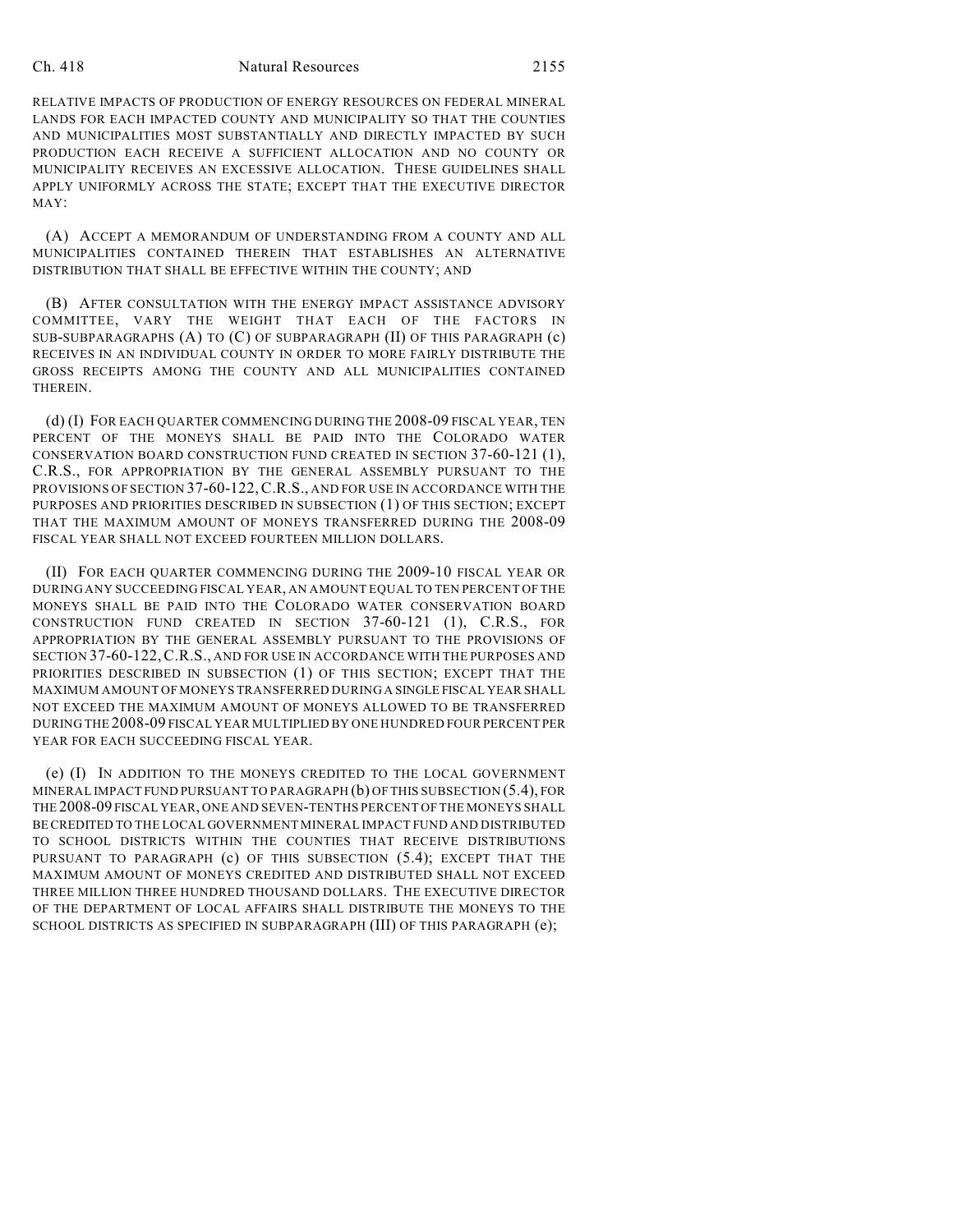(II) IN ADDITION TO THE MONEYS CREDITED TO THE LOCAL GOVERNMENT MINERAL IMPACT FUND PURSUANT TO PARAGRAPH (b) OF THIS SUBSECTION (5.4), FOR THE 2009-10 FISCAL YEAR AND FOR EACH SUCCEEDING FISCAL YEAR, ONE AND SEVEN-TENTHS PERCENT OF THE MONEYS SHALL BE CREDITED TO THE LOCAL GOVERNMENT MINERAL IMPACT FUND AND DISTRIBUTED TO SCHOOL DISTRICTS WITHIN THE COUNTIES THAT RECEIVE DISTRIBUTIONS PURSUANT TO PARAGRAPH (c) OF THIS SUBSECTION (5.4); EXCEPT THAT THE MAXIMUM AMOUNT OF MONEYS CREDITED AND DISTRIBUTED FOR A FISCAL YEAR SHALL NOT EXCEED THE MAXIMUM AMOUNT OF MONEYS ALLOWED TO BE CREDITED AND DISTRIBUTED FOR THE 2008-09 FISCAL YEAR MULTIPLIED BY ONE HUNDRED FOUR PERCENT FOR EACH SUCCEEDING FISCAL YEAR. THE EXECUTIVE DIRECTOR OF THE DEPARTMENT OF LOCAL AFFAIRS SHALL DISTRIBUTE THE MONEYS TO THE SCHOOL DISTRICTS AS SPECIFIED IN SUBPARAGRAPH (III) OF THIS PARAGRAPH (e);

(III) THE EXECUTIVE DIRECTOR OF THE DEPARTMENT OF LOCAL AFFAIRS SHALL MAKE THE DISTRIBUTIONS REQUIRED BY SUBPARAGRAPHS (I) AND (II) OF THIS PARAGRAPH (e)AT THE SAME TIME AS THE EXECUTIVE DIRECTOR MAKES DISTRIBUTIONS TO COUNTIES PURSUANT TO PARAGRAPH (c) OF THIS SUBSECTION (5.4), AND THE TOTAL AMOUNT OF THE DISTRIBUTIONS MADE TO ALL SCHOOL DISTRICTS WITHIN A SINGLE COUNTY SHALL BE IN PROPORTION TO THE AMOUNT OF THE MONEYS DISTRIBUTED DIRECTLY TO THE COUNTY PURSUANT TO SAID PARAGRAPH (c). WHERE MORE THAN ONE SCHOOL DISTRICT EXISTS WITHIN A COUNTY, THE DISTRIBUTION TO EACH SCHOOL DISTRICT SHALL BE THE PERCENTAGE THAT THE MOST RECENT FUNDED PUPIL COUNT, AS DETERMINED PURSUANT TO THE "PUBLIC SCHOOL FINANCE ACT OF 1994", ARTICLE 54 OF TITLE 22, C.R.S., FOR PUPILS ENROLLED IN THE COUNTY ATTRIBUTABLE TO THAT SCHOOL DISTRICT BEARS TO THE MOST RECENT TOTAL FUNDED PUPIL COUNT FOR ALL PUPILS ATTRIBUTABLE TO THE COUNTY.

(5.5) ON AND AFTER JULY 1, 2008, ALL MONEYS OTHER THAN BONUS PAYMENTS, AS DEFINED IN PARAGRAPH (b) OF SUBSECTION (5.3) OF THIS SECTION, CREDITED TO THE MINERAL LEASING FUND IN EXCESS OF THE AMOUNTS DISTRIBUTED PURSUANT TO SUBSECTION (5.4) OF THIS SECTION SHALL BE TRANSFERRED ON A QUARTERLY BASIS FOR EACH QUARTER COMMENCING ON JULY 1, OCTOBER 1, JANUARY 1, OR APRIL 1 OF ANY STATE FISCAL YEAR TO THE HIGHER EDUCATION FEDERAL MINERAL LEASE REVENUES FUND CREATED IN SECTION 23-19.9-102 (1) (a), C.R.S., AND THE HIGHER EDUCATION MAINTENANCE AND RESERVE FUND CREATED IN SECTION 23-19.9-102 (2) (a), C.R.S., AS SPECIFIED IN SAID SECTION.

**SECTION 2.** Title 23, Colorado Revised Statutes, is amended BY THE ADDITION OF A NEW ARTICLE to read:

### **ARTICLE 19.9 Higher Education Federal Mineral Lease Revenues and Higher Education Maintenance and Reserve Funds**

**23-19.9-101. Definitions.** AS USED IN THIS ARTICLE, UNLESS THE CONTEXT OTHERWISE REQUIRES:

(1) "FEDERAL MINERAL LEASE REVENUES" MEANS ALL MONEYS, INCLUDING ANY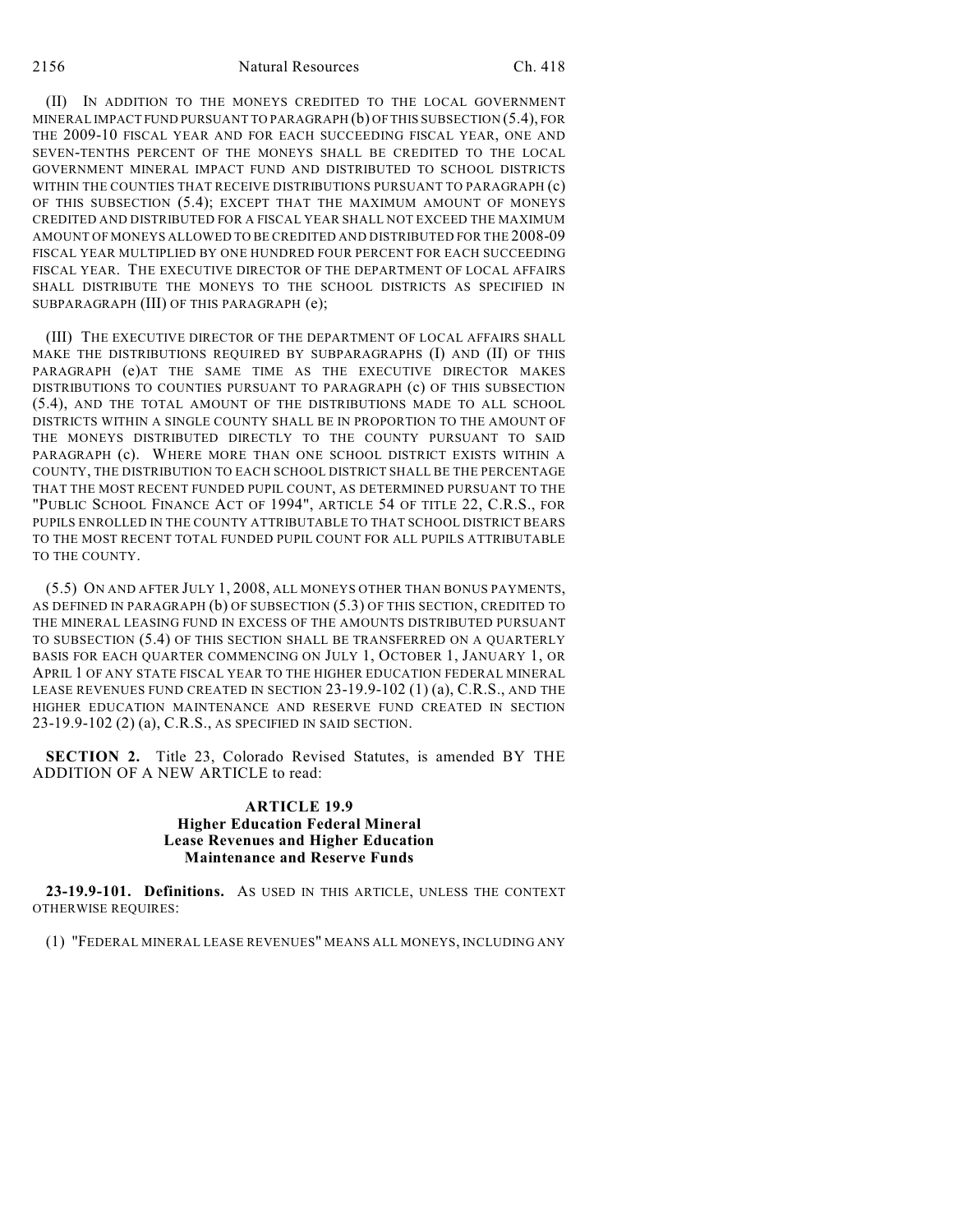INTEREST OR INCOME DERIVED THEREFROM, PAYABLE TO THE STATE ON OR AFTER JULY 1, 2008, PURSUANT TO THE PROVISIONS OF THE FEDERAL "MINERAL LANDS LEASING ACT" OF FEBRUARY 25, 1920, AS AMENDED.

(2) "MAINTENANCE AND RESERVE FUND" MEANS THE HIGHER EDUCATION MAINTENANCE AND RESERVE FUND CREATED IN SECTION 23-19.9-102 (2) (a).

(3) "REVENUES FUND" MEANS THE HIGHER EDUCATION FEDERAL MINERAL LEASE REVENUES FUND CREATED IN SECTION 23-19.9-102 (1) (a).

**23-19.9-102. Higher education federal mineral lease revenues fund - higher education maintenance and reserve fund - creation - sources of revenues - use.** (1) (a) THE HIGHER EDUCATION FEDERAL MINERAL LEASE REVENUES FUND IS HEREBY CREATED IN THE STATE TREASURY. FOR THE 2008-09 FISCAL YEAR AND FOR EACH SUCCEEDING FISCAL YEAR, THE LESSER OF THE FIRST FIFTY MILLION DOLLARS OF THE TOTAL AMOUNT OF MONEYS REQUIRED TO BE TRANSFERRED TO THE REVENUES FUND AND THE MAINTENANCE AND RESERVE FUND PURSUANT TO SECTION 34-63-102 (5.5), C.R.S., OR ALL OF SUCH MONEYS SHALL BE TRANSFERRED TO THE REVENUES FUND AND THE REMAINDER OF SUCH MONEYS SHALL BE TRANSFERRED TO THE MAINTENANCE AND RESERVE FUND. INTEREST AND INCOME DERIVED FROM THE DEPOSIT AND INVESTMENT OF THE REVENUES FUND SHALL REMAIN IN THE REVENUES FUND AND SHALL NOT BE TRANSFERRED TO THE GENERAL FUND OR ANY OTHER FUND AT THE END OF ANY FISCAL YEAR. THE STATE TREASURER MAY INVEST THE REVENUES FUND IN ANY INVESTMENT IN WHICH THE BOARD OF TRUSTEES OF THE PUBLIC EMPLOYEES' RETIREMENT ASSOCIATION MAY INVEST THE FUNDS OF THE ASSOCIATION PURSUANT TO SECTION 24-51-206, C.R.S.

(b) THE GENERAL ASSEMBLY MAY ANNUALLY APPROPRIATE MONEYS IN THE REVENUES FUND TO DIRECTLY PAY FOR OR PAY THE COSTS OF FINANCING CAPITAL CONSTRUCTION PROJECTS AT STATE-SUPPORTED INSTITUTIONS OF HIGHER EDUCATION THAT ARE INCLUDED ON A PRIORITIZED LIST OF SUCH PROJECTS SPECIFIED IN A JOINT RESOLUTION THAT HAS TAKEN EFFECT IN ACCORDANCE WITH SECTION 39 OF ARTICLE V OF THE STATE CONSTITUTION AFTER BEING SPONSORED BY THE JOINT BUDGET COMMITTEE OF THE GENERAL ASSEMBLY, APPROVED BY THE GENERAL ASSEMBLY, AND PRESENTED TO THE GOVERNOR PURSUANT TO SECTION 23-1-106.3 (1) (b), C.R.S., ENACTED BY SENATE BILL 08-233, ENACTED AT THE SECOND REGULAR SESSION OF THE SIXTY-SIXTH GENERAL ASSEMBLY. THE GENERAL ASSEMBLY MAY ALSO APPROPRIATE MONEYS IN THE REVENUES FUND TO THE DEPARTMENT OF EDUCATION FOR DISTRIBUTION BY THE DEPARTMENT, OR ANY BOARD OR DIVISION WITHIN THE DEPARTMENT THAT THE DEPARTMENT MAY DESIGNATE, TO SCHOOL DISTRICTS FOR CAPITAL CONSTRUCTION PROJECTS AT AREA VOCATIONAL SCHOOLS, AS DEFINED IN SECTION 23-60-103 (1). IN MAKING SUCH APPROPRIATIONS, THE GENERAL ASSEMBLY SHALL GIVE PRIORITY CONSIDERATION TO CAPITAL CONSTRUCTION PROJECTS AT STATE-SUPPORTED INSTITUTIONS OF HIGHER EDUCATION THAT ARE LOCATED IN COMMUNITIES THAT ARE SUBSTANTIALLY IMPACTED BY ENERGY PRODUCTION OR CONVERSION ACTIVITIES, AND THE DEPARTMENT, OR ANY BOARD OR DIVISION WITHIN THE DEPARTMENT DESIGNATED TO DISTRIBUTE MONEYS APPROPRIATED TO THE DEPARTMENT PURSUANT TO THIS PARAGRAPH (b), SHALL GIVE PRIORITY CONSIDERATION TO CAPITAL CONSTRUCTION PROJECTS AT AREA VOCATIONAL SCHOOLS THAT ARE LOCATED IN SUCH COMMUNITIES. ONLY CAPITAL CONSTRUCTION PROJECTS THAT WILL BE USED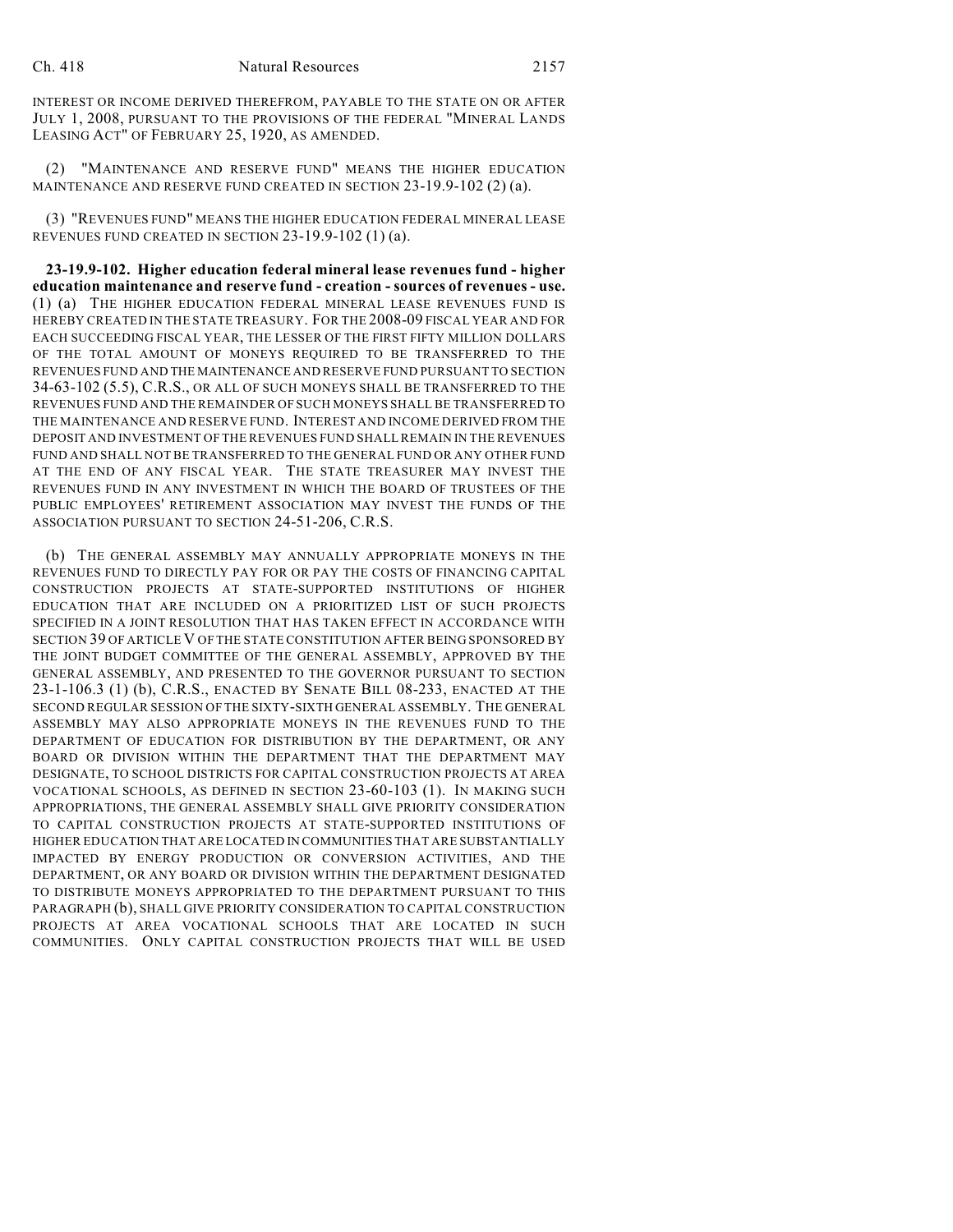EXCLUSIVELY OR PRIMARILY FOR ACADEMIC PURPOSES SHALL BE ELIGIBLE FOR FUNDING PURSUANT TO THIS PARAGRAPH (b).

(2) (a) THE HIGHER EDUCATION MAINTENANCE AND RESERVE FUND IS HEREBY CREATED IN THE STATE TREASURY. THE PRINCIPAL OF THE MAINTENANCE AND RESERVE FUND SHALL CONSIST OF MONEYS TRANSFERRED TO THE MAINTENANCE AND RESERVE FUND PURSUANT TO SECTION 34-63-102 (5.3) (a) (II), C.R.S. EXCEPT AS OTHERWISE PROVIDED IN PARAGRAPH (b) OF THIS SUBSECTION (2), THE PRINCIPAL OF THE MAINTENANCE AND RESERVE FUND SHALL REMAIN IN THE FUND AND SHALL NOT BE EXPENDED FOR ANY PURPOSE. THE GENERAL ASSEMBLY MAY ANNUALLY APPROPRIATE INTEREST AND INCOME DERIVED FROM THE DEPOSIT AND INVESTMENT OF MONEYS IN THE MAINTENANCE AND RESERVE FUND FOR CONTROLLED MAINTENANCE PROJECTS FOR THE SYSTEM OF PUBLIC HIGHER EDUCATION THAT ARE SELECTED THROUGH THE PROCESS SET FORTH IN SECTIONS 24-30-1303 (1)(k.5) AND 2-3-1304 (1) (b), C.R.S. THE STATE TREASURER MAY INVEST THE MAINTENANCE AND RESERVE FUND IN ANY INVESTMENT IN WHICH THE BOARD OF TRUSTEES OF THE PUBLIC EMPLOYEES' RETIREMENT ASSOCIATION MAY INVEST THE FUNDS OF THE ASSOCIATION PURSUANT TO SECTION 24-51-206, C.R.S.

(b) IF, AT ANY TIME DURING A FISCAL YEAR, THE MOST RECENT AVAILABLE QUARTERLY REVENUE ESTIMATE PREPARED BY THE STAFF OF THE LEGISLATIVE COUNCIL INDICATES THAT THE AMOUNT OF TOTAL GENERAL FUND REVENUES FOR THE FISCAL YEAR WILL NOT BE SUFFICIENT TO ALLOW THE STATE TO MAINTAIN THE FOUR PERCENT RESERVE REQUIRED BY SECTION 24-75-201.1 (1)(d)(III), C.R.S., THE GENERAL ASSEMBLY MAY MAKE SUPPLEMENTAL APPROPRIATIONS OF PRINCIPAL OF THE MAINTENANCE AND RESERVE FUND OR THE STATE CONTROLLER MAY ALLOW OVEREXPENDITURES TO BE MADE FROM PRINCIPAL OF THE MAINTENANCE AND RESERVE FUND PURSUANT TO AND IN ACCORDANCE WITH THE REQUIREMENTS OF SECTION 24-75-111, C.R.S., IN ORDER TO OFFSET ANY REDUCTION IN THE AMOUNT OF ONE OR MORE GENERAL FUND APPROPRIATIONS FOR THE FISCAL YEAR FOR OPERATING EXPENSES OF STATE-SUPPORTED INSTITUTIONS OF HIGHER EDUCATION THAT RESULTED FROM THE INSUFFICIENCY IN THE AMOUNT OF TOTAL GENERAL FUND REVENUES.

**SECTION 3.** 34-63-104 (1), Colorado Revised Statutes, is amended to read:

**34-63-104. Special funds relating to oil shale lands.** (1) All moneys from sales, bonuses, royalties, leases, and rentals  $\sigma$  RELATED TO OIL SHALE PRODUCTION ON oil shale lands received by the state pursuant to section 35 of the federal "Mineral Lands Leasing Act" of February 25, 1920, as amended, shall be deposited by the state treasurer into a special fund for appropriation by the general assembly to state agencies, school districts, and political subdivisions of the state affected by the development and production of energy resources from oil shale lands primarily for use by such entities in planning for and providing facilities and services necessitated by such development and production and secondarily for other state purposes.

**SECTION 4. Appropriation - adjustments to the 2008 long bill.** (1) In addition to any other appropriation, there is hereby appropriated, to the department of local affairs, division of local government, for field services, for the fiscal year beginning July 1, 2008, the sum of sixteen thousand two hundred ninety-two dollars